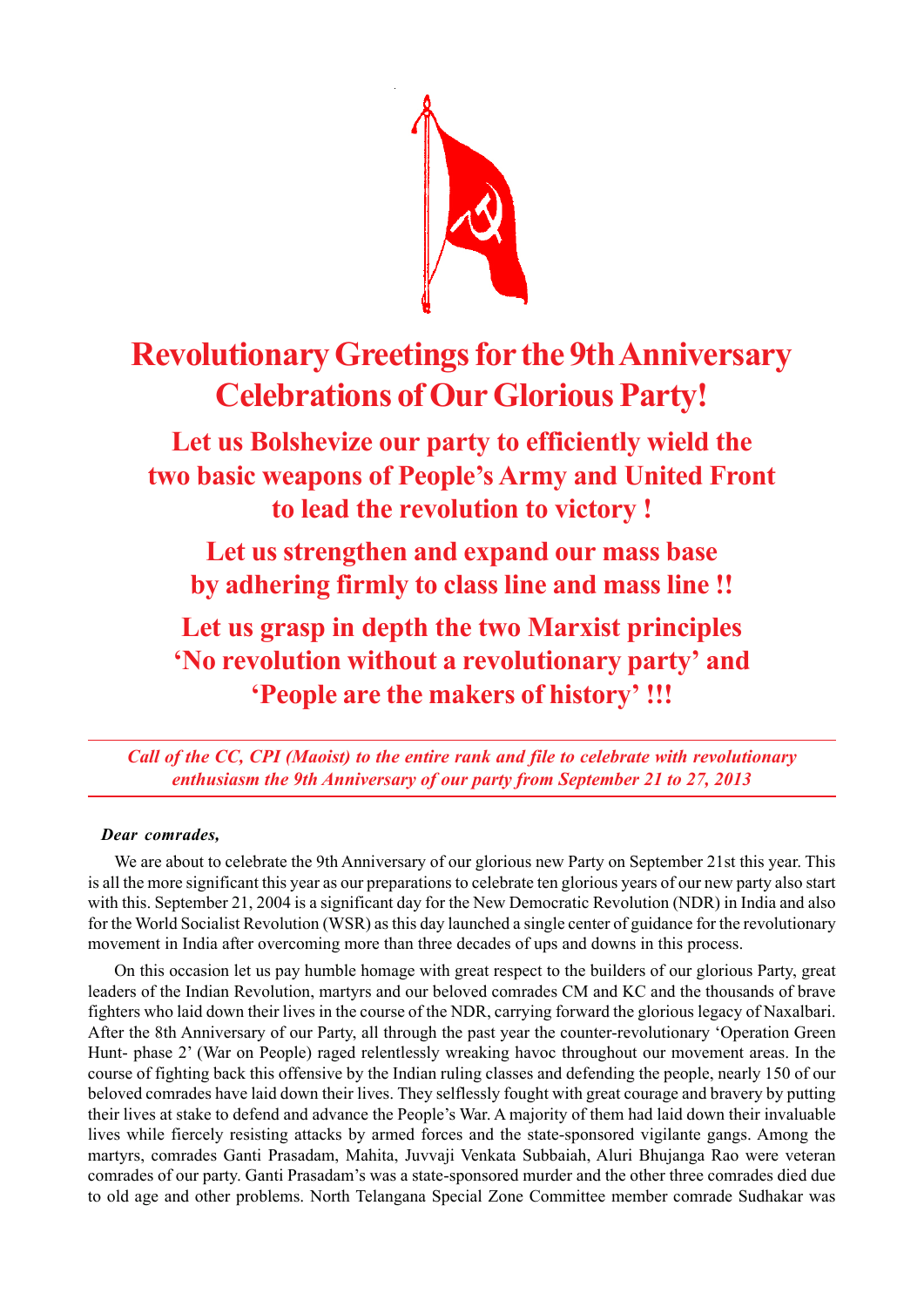killed in a fierce battle with the enemy's special forces. RCM comrade Prashant of BJ-North Chhattisgarh Special Area was murdered in a joint CoBRA-TPC attack. In Dandakaranya (DK) senior Divisional Committee level technical department comrade Aman died due to ill-health while another DVCM Indira died due to snake bite. DVC/ZC (Zonal Committee) level comrades Dharmendra Yadav, Prafulla Yadav and Mithilesh Yadav of Bihar, Sankar of DK and Pushpa of NT were martyred while resisting enemy attacks. Tens of revolutionary masses, members of revolutionary mass organizations, RPCs and people's militia were massacred by the armed forces in indiscriminate firings (like in Edesmetta in DK) and fake encounters in all our movement areas. Let us vow to carry forward the aims and fulfill the dreams of these selfless martyrs by defending, expanding and intensifying the people's war. Let us imbibe and spread the ideals of our great martyrs and inspire the masses to follow their path for the liberation of humankind.

In the past one year, several brave fighters were martyred while valiantly fighting the enemy forces during the course of New Democratic Revolutions in countries such as Philippines, Turkey and Bangladesh etc. Hundreds of agitators and people apart from the working class in the imperialist countries have laid down their invaluable lives in the struggles for liberation from class exploitation and oppression, for national liberation and for democracy in several countries all over the world. Our CC is humbly paying homage to all of them on the occasion of the 9th Anniversary of our Party. It pledges to fulfill the aspirations of the martyrs of WSR by fighting with determination till our goals are achieved.

On this occasion our CC is sending warmest revolutionary greetings to entire party ranks; PLGA commanders and fighters; comrades of Revolutionary People's Committees (RPCs) and mass organizations; to the thousands of comrades and revolutionary masses who have opened another battle-front in the prisons in the country; to revolutionary masses in our struggle areas and all over our country; to revolutionary well-wishers and the Marxist-Leninist/Maoist parties in various countries that stood in great support of the Indian revolutionary movement particularly in the past one year holding high the red banner of proletarian internationalism.

Let us now briefly look at some of the important changes in the objective conditions that have occurred in the world and our country and also in our subjective condition so that we can concretely formulate our immediate tasks till the next party anniversary in their backdrop.

#### **International situation**

The world financial crisis is still devastating the capitalist world with no signs of recovery. It is concentrated in Europe and no number of austerity measures or bailouts are able to save the EU countries from getting bogged down further in it. All kinds of exercises done by G-8, G-20, IMF, WB, WTO and several regional economic formations have failed to bail the imperialists out of their crisis this year too. Worker's struggles against job cuts and retrenchments are rocking several EU countries. Unemployment, ruthless cuts in subsidies and social spending are pushing millions upon millions of people further into miserable conditions which are leading to their agitations.

To overcome this crisis the imperialist world is taking up austerity measures, state spending to provide employment, increasing taxes, reducing significantly the expenditure of the government, increasing funding to the capitalists and increasing the loot of people and natural resources in backward countries.

The people in imperialist countries are increasingly facing unemployment and underemployment, lack of job guarantee, lack of safe drinking water, inflation, housing problem, reduction in government spending on education and health care, migration and lack of democratic rights. These conditions have worsened further since the financial crisis of 2008.

In backward countries too similar conditions are prevailing if not at an even worse rate. They are facing extreme poverty levels and hunger. The huge gap between the rich and the poor is rapidly increasing to an unprecedented level. They are facing migration both internal and external.

All remaining restrictions since 1991 are being lifted by the compradors of backward countries for finance capital and MNCs leading to extreme neo-colonial exploitation and control. The comprador ruling classes have shamelessly taken up the slogan that no development is possible without FDI. With no restrictions to stop the juggernaut of financial capital due to the collusion of the compradors, the third world people are getting crushed ruthlessly under its iron heels.

The recent devaluation of currency in India, Turkey, Brazil, Bangladesh and several other backward countries is putting their economies in turmoil. The much hyped high growth rates in India went into recession. The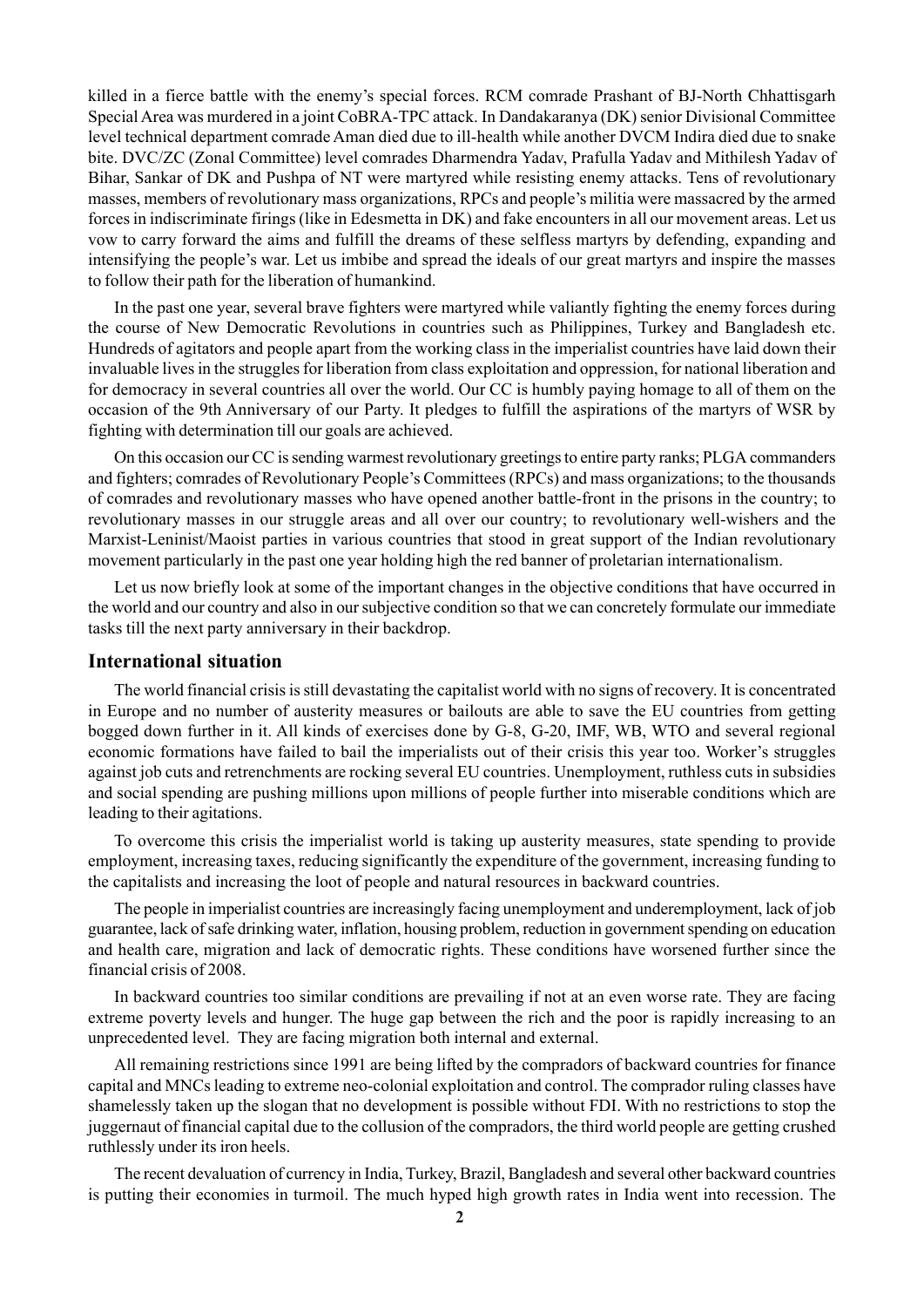'decoupling' theory puffed up by the ruling elite tried to hoodwink the people of our country about the immunity of the Indian economy to the world financial crisis. Now all that stands busted with everybody in the government talking about the 'bad shape of the economy'.

The position of Brazil and South Africa in BRICS is no better. In India and these countries exports fell, inflation rose, currencies depreciated, growth rates fell and manufacturing sector is facing a lot of problems, not to mention the much talked about monster of crisis in current account deficit, particularly in India. Especially the rupee is having a free fall and inflation is skyrocketing. The imperialists are portraying the devaluation of currencies vis-à-vis the dollar as its recovery. They are saying that US economy has recovered in the past two quarters and are showing this as an indicator.

The other solution opted by the imperialists to overcome their crisis is to resort to curbing of democratic rights in their countries, encouragement of right-wing reactionary forces and waging wars of aggression. Wars of occupation in Iraq and Afghanistan, attack on Libya, French invasion of Mali, drone attacks in Afghanistan, Pakistan, Yemen etc, unending Israeli pounding of Palestine, threat to attack Iran and North Korea and the recent 'impatience' of Obama and Francois Hollande to attack Syria are some glaring examples. Imperialist interventions that led to civil wars and internecine wars in backward countries are numerous. Neo-colonial exploitation, control, oppression, intervention and aggression by imperialist countries of the backward countries have devastated their economies and the lives of the people in more ways than one. No sector is left untouched or unaffected in social, economic, political and cultural spheres.

Fundamental contradictions in the world have intensified in the past one year. The principal contradiction between imperialism and the oppressed nations and peoples of the world intensified with various kinds of antiimperialist struggles waged by the people all over the world including those against the countless ill-effects of neo-liberal economic policies. These struggles cover various aspects in the economic, social, political, cultural and ecological spheres. With the working class and the middle classes increasingly taking to the streets the contradiction between the capitalists and the working class has intensified further. Economically, politically and strategically the inter-imperialist contradiction has come to the fore as never before since they started adopting the neo-liberal policies. This was clearly seen in the contention for domination of West Asia during the recent 'Syria crisis' with Russia supported by China firmly putting its foot down to oppose the US backed western imperialist aggression on Syria.

Brazil saw an unprecedented scale of people's upsurge in June 2013 against its hosting the 2014 football World Cup and 2016 Rio Olympic Games. The people reeling under the horrible effects of the pro-imperialist pro-rich neo-liberal economic policies of the government since decades poured into the streets.

In February, tens of thousands of Greeks took part in a general strike, as more than half the four-million workforce renewed their protest over austerity measures concerning pensions, emergency taxes, the high cost of life and to get rid of the bailout deal as international lenders were due in the capital to discuss the next installment of a bailout. There have been general strikes all over Europe and militant protests have become commonplace. Despite repressive measures such as invoking emergency law, strikes are picking up.

In Egypt Morsi, though a compromising force was unceremoniously ousted and was put in jail by the military backed by the US and Hosni Mubarak supporters. Massacres of people protesting this ouster and the military regime are taking place on a daily basis. In almost all the other Arab countries too where dictatorial rulers were toppled in democratic upsurges in the recent past, imperialist puppets or compromising forces took over and the democratic aspirations of the people remained unfulfilled. So the people are once again forced to take to the streets to fight for genuine democracy. These phenomena are serving as an eye-opener to the Arab people and more and more people are realizing that taking the support of imperialist countries in any manner would be ultimately detrimental to their interests.

Reformism has become the most dangerous ideological and political trend in the world and in our country. As financial crisis intensified, people's unrest amplified, struggles broke out and pseudo-democracy got increasingly exposed by the day, the imperialists and the compradors are bringing this forth on a huge scale. This is advocated and implemented both by the ruling classes, their funded organizations, social democratic and revisionist forces. In our country the countless schemes brought forth by the central and state governments are a glaring example of this trend. These are being implemented in all states all over the country while along with these Civic Action Program by the state armed forces is being vigorously pushed in states where our movement is strong. Similar programs are taken up in all countries where Maoist movements are present. Various acts enacted by the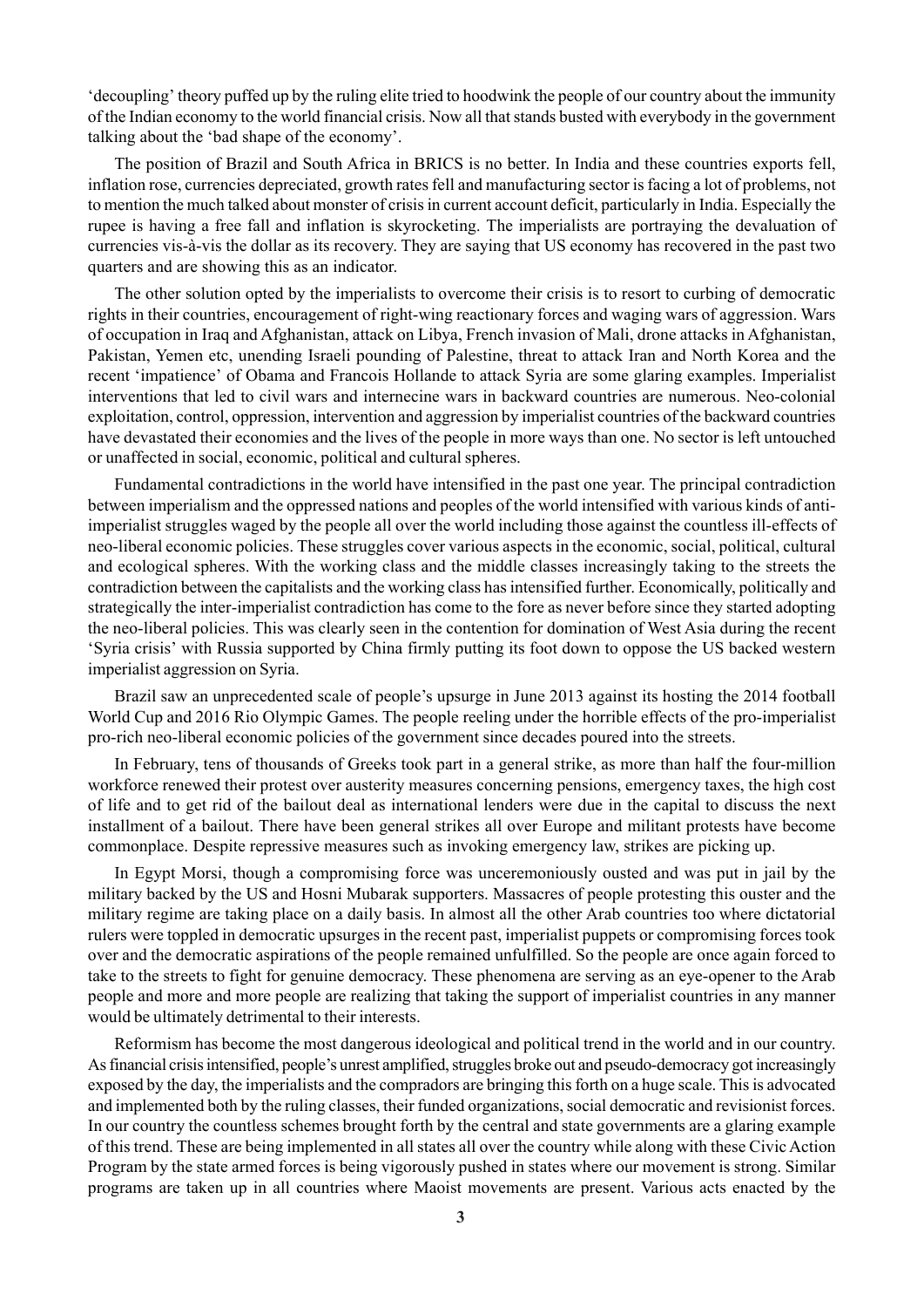parliament recently regarding food security, land acquisition, hawkers etc should be seen as part of this reformist trend. The various funded organizations – funded both by the governments and the MNCs have spread their network all over the world. Some of them are implementing the lopsided development model of the imperialists while some are participating in struggles and working to confine them to a reformist agenda. All kinds of reformist forces are shamelessly supporting all the neo-liberal economic policies the ruling parties are bringing. They are supporting the repressive measures of the governments when people are revolting against them. Where they are in power they are behaving like neo-fascists in suppressing the people.

We have to ideologically and politically expose the hollow and deceptive nature of the reforms sponsored by the imperialists, ruling class parties and the State. We should expose the futility of reformism in solving the basic problems of the people and place revolution as the alternative before the masses. Along with this we should expose and isolate a section of leaders in the reformist organizations who collaborate with the ruling classes and oppose people's movements. We should take a unity and struggle policy with the reformist organizations even while giving priority to rallying the masses in the broadest possible fronts to fight on their issues as part of NDR in our country. We should be careful in exposing such reformist organizations as people get rallied into those organizations for their genuine demands and those organizations fight to some extent (in reformist limits). We should take the same stand regarding rallying various reformist organizations into the broad anti-imperialist front in the world, particularly against US imperialism. Only when Maoist forces remain at the core of such broad fronts, they can advance towards achieving their goal.

#### **Domestic situation**

The domestic situation also underwent changes in consequence of the changes in the international situation. As never before in the history of Indian Parliament, a number of acts including those regarding food security, land acquisition, company bill etc were enacted without almost any objection from the opposition this year in a single session. Even bills that have been pending since decades through various governments were passed now without further ado. Majority of the restrictions regarding imperialist penetration into our country that remained even after accepting LPG policies in the 90s were lifted now with unprecedented speed. The rush with which these bills were passed with the full connivance of the so-called opposition parties only shows how desperate the imperialist masters and their agents ruling here are to come out of the financial crisis that is looming over them. All these acts have the single purpose of furthering the neo-liberal policies of the imperialists that would deprive the people of *Jal, Jungle, Zameen, Izzat aur Adhikar* (water, forest, land, self-respect and rights).

The LA act is a strategic offensive on our agrarian revolutionary program. The LA act is a complete sellout to the imperialists and the CBB as it will facilitate indiscriminate acquisition of lands by corporate houses. It concentrates all powers in the central government to hand over lands to MNCs disregarding all name sake restrictions like FRA, clearance from environment ministry, 5th and 6th schedules, PESA etc.

The new company law was passed as a complement to the other acts as it has allowed foreign investments in hitherto restricted sectors and permission to invest more capital than it was allowed in the past in some sectors. It has further opened the doors for acquisition of Indian companies by the MNCs. This would also threaten the existence of medium and small scale companies with their increasing acquisition foreign and domestic corporate houses. The food security act is ostensibly intended to feed the poor and reduce malnutrition but in reality it would not reach even a small percentage of the target. The juggling of figures done in an extremely callous manner to show that poverty decreased dramatically in our country has already paved the way for sabotaging food security of the poor. With lakhs of farmers committing suicide on the one hand and unemployment soaring among the working population, every opportunity for genuine food security is getting reduced rapidly. On the one hand the governments had been continuously and gradually sabotaging the PDS system since decades and now with this act the free market has been given a freer hand. This act is exactly brought to cover up this actual reality and as an election stunt. Opening doors to more FDI had seriously affected the livelihood of lakhs of hawkers. The parliament now passed the bill that ostensibly protects their livelihood but which is in fact a legal action to cover up the loss of livelihoods of hawkers by giving licenses to a few. Diversion of pension money into the stock market with the new pension act has now put in jeopardy even the meager guarantee that the senior citizens had enjoyed. Disinvestment, opening of more and more sectors and slices of the sectors to FDI are being carried on without even any need of a parliamentary session to approve it. Along with all these the changes in labor laws and making the laws more draconian for suppression of movements have brought a significant change in this past year.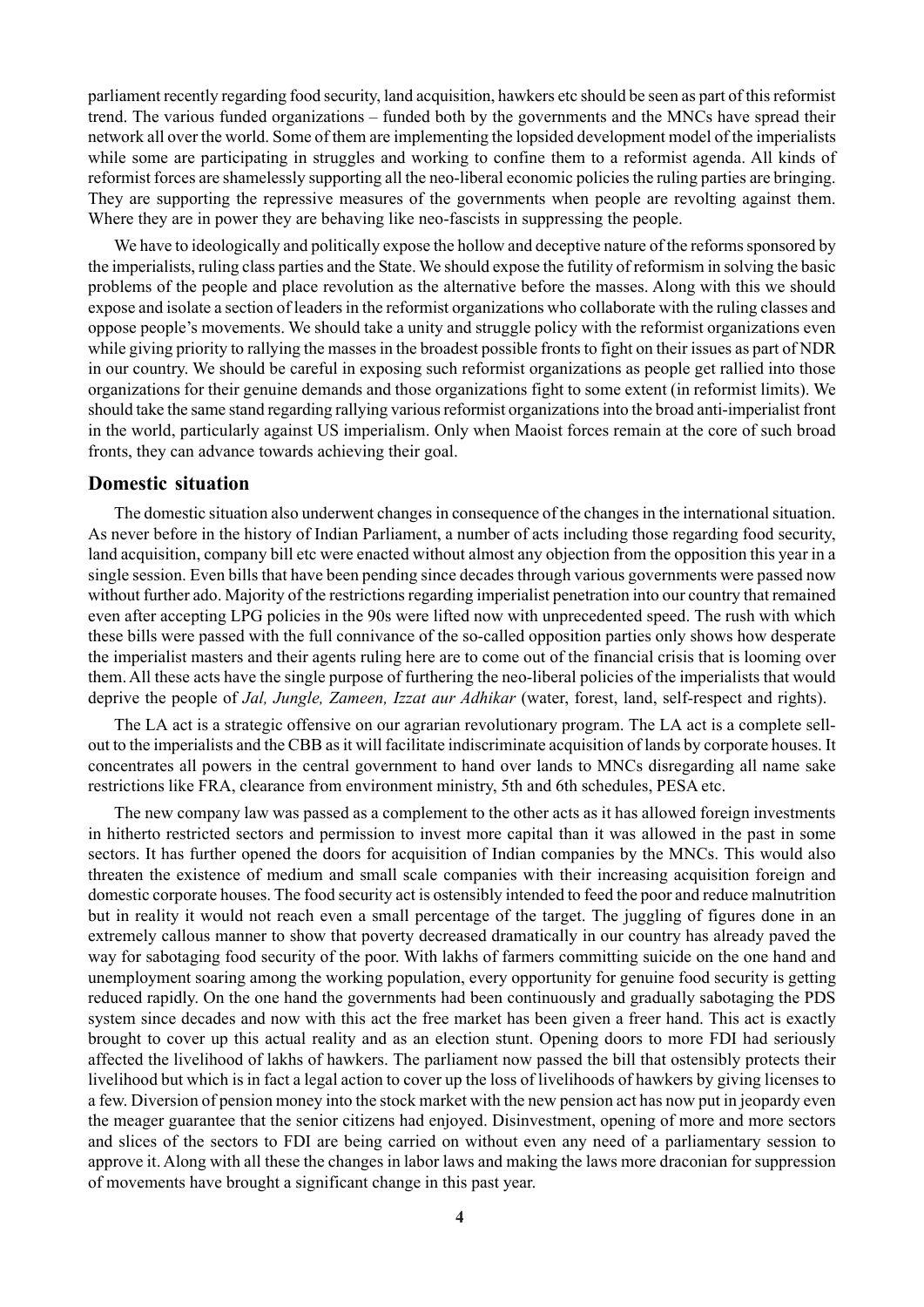Along with the fundamental contradictions in the world the major contradictions in our country are also intensifying. In fact, all the contradictions are intensifying and this is leading to all kinds of struggles in every sphere and by every oppressed class and section of the society.

While the MNCs are putting enormous pressure on the Indian ruling classes to implement the MoUs signed with them, the people are valiantly opposing their implementation braving all odds. The reactionary Jayalalitha government in Tamilnadu in collusion with the center trampled the movement opposing the Kudankulam nuclear plant and started work. The people are continuing their agitation. In Jaitapur in Maharashtra, some NGOs withdrew the agitation after getting a promise of increase in compensation. But the people are keeping the struggle flag aloft. One after another the gram sabhas are rejecting bauxite mining by Vedanta in Niyamgiri. Though the Indian state ruthlessly suppressed the anti-POSCO agitation in Odisha at gunpoint committing innumerable atrocities on the agitators, they refused to surrender and are continuing to fight. In DK, people of Bastar and Gadchiroli are still able to stop the mining process and building of dams but with lot of sacrifices. Several of the anti-mining and anti-dam activists were killed in fake encounters; several of them were arrested and incarcerated in jails with dozens of false cases foisted on them. Mining has started in Saranda after huge military operations by adopting 'clear, hold and build' policy 'to flush out the Maoists' which meant nothing but a series of all kinds of cruel atrocities on the people of Saranda.

Socio-economic, political measures like MNREGA, food for work, right to education and health, right to information, against atrocities on women, increase in minor forest produce rates, Forest Rights Act have all proved their hollowness under the UPA-1 & 2 leading to more and more people's struggles on these issues.

Our country witnessed a huge upsurge of mass protests deploring the Delhi gang rape case of December 16, 2012. It once again led to a wide-ranging discussion about the appalling conditions regarding women's safety in our country, the increasing violence on them in various forms including state violence and the causes and solutions.

The UPA coordination committee and the CWC announced in July end that separate Telangana state would be formed soon. This is a historic victory for the fighting people of Telangana who have been agitating for separate statehood since 60 years facing severe repression and several betrayals by bourgeois parties. Stating that Hyderabad would remain the common capital for ten years, delay tactics under various pretexts for the formation on the one hand and simultaneously inciting movements for united Andhra Pradesh in the Seemandhra region on the other, all indicate that the people of Telangana should brace up for another round of bitter struggle for the actual realization of their demand for separate statehood.

The granting of separate statehood for Telangana gave a fillip to the agitations for separate states in Asom and Gorkhaland in West Bengal. Though feebly demands for dividing UP into four states and a separate Vidarbha state have also been heard. A new upsurge in these agitations rocked those regions for months. The central and Asom governments are carrying on a carrot and stick policy regarding these agitations in Asom by conducting talks with some of the organizations demanding separate statehood and suppressing them on the other. Mamta Banerjee took a tough stand stating that West Bengal would not be divided and is taking all steps to suppress the agitation for separate Gorkhaland and Kamatapur. As long as regional inequalities, imbalances and suppression of nationalities continue, just agitations with national liberation aspirations including separate statehood are bound to rise and advance braving the severe repression of the Indian state. We should support, participate and lead such agitations by concretely analyzing each and every movement, as part of our NDR program.

The BJP has finally announced the mass murderer Modi as its PM candidate with RSS backing and prodding, overcoming the severe dog fight inside the party for power. BJP that tasted power in the past using the Hindutva agenda of building the Ram Temple in Ayodhya and Muslim bashing is trying to aggressively use the same card now with Modi in the lead. This would make the next general elections more communal with the Hindutva goons already trying to fan communal violence through various *Parikramas* and attacks on Muslims like in Muzaffarnagar of UP. They had already tried to incite communal violence in Hyderabad but were unsuccessful – as yet. Though BJP and the saffron terrorists may blatantly use the Hindu card, the people should not forget that Congress has the shameless record of inciting the anti-Sikh riots in 1984 and was behind several communal attacks on Muslims all over the country.

The Muzaffarnagar communal clashes between Jats and Muslims spread to some more districts in western UP. Poor Muslims became the obvious victims and these long drawn clashes once again blatantly revealed the Hindu bias in all the parliamentary parties. The SP that had posed as the champion of Muslims till now stands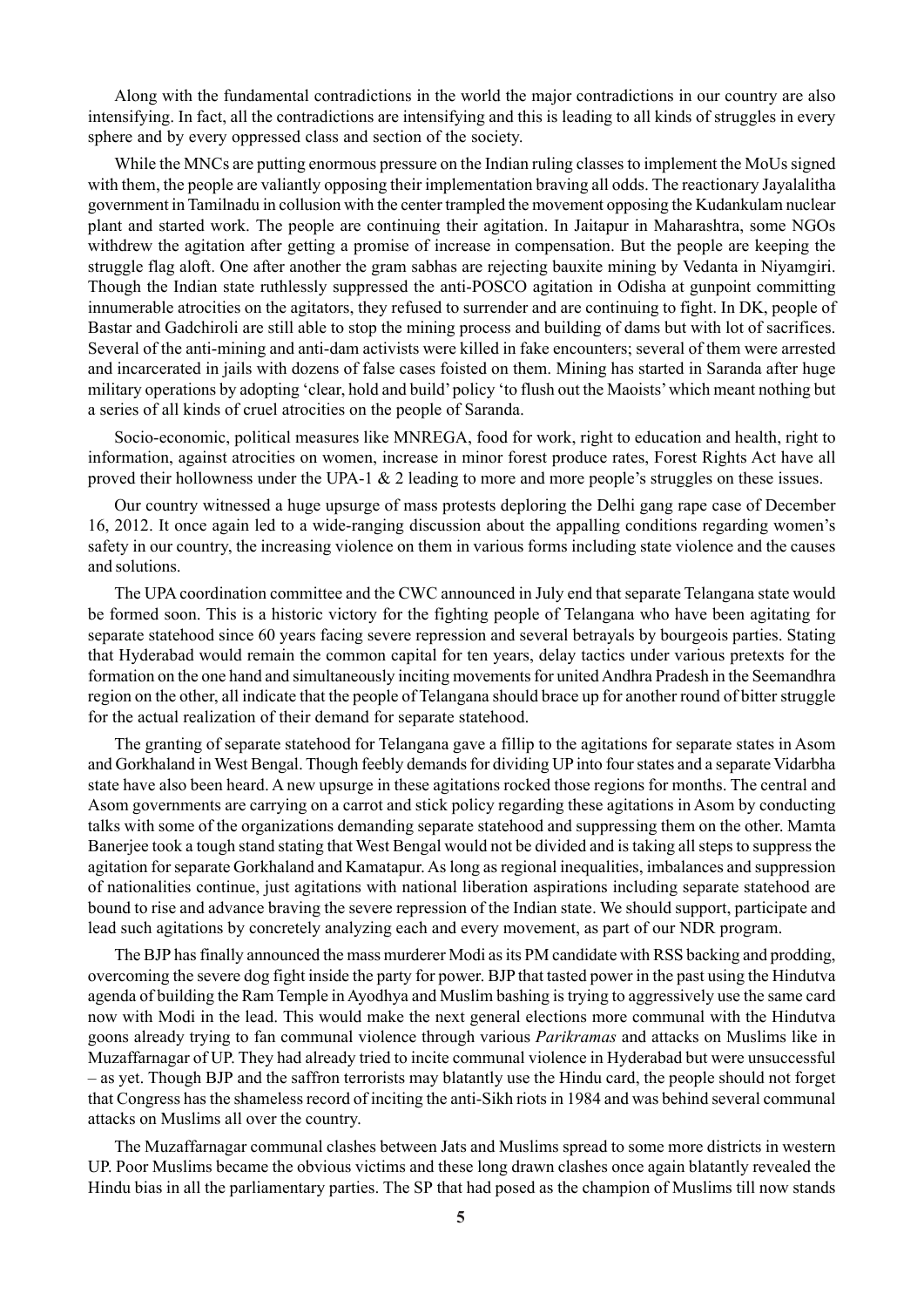exposed as it had not taken a tough stand on the Hindu rioters. With BJP, Congress, SP and BSP party MLAs and leaders indicted for rioting, the Muzaffarnagar clashes had left no parliamentary party unexposed. All the parliamentary parties blamed each other for these clashes but the actual fact is that all of them are responsible for this situation to arise as every one of them behaved opportunistically keeping an eye on the upcoming parliamentary elections in 2014.

#### **War on people and resistance**

The OGH – war on people continued brutally in the past one year with massacres of revolutionary masses and our comrades in our movement areas. Once again the state targeted our leadership in open activities with the intention of closing down any kind of mass activity and building of solidarity to the PW we are waging. The imperialists have increased tremendous pressure on the Indian ruling classes to implement the various MoUs they had signed to loot and plunder our natural resources. The compradors are resorting to 'more repression and more loot' bending to their pressure and to overcome the now openly acknowledged 'bad shape of the Indian economy'.

The Jeeramghati attack was shown as an excuse for higher level offensives on our movement but the actual reality is that preparations were on the anvil long before this attack for OGH third phase. Deployment of paramilitary personnel for forceful mining and infrastructure development has increased manifold. Increase in paramilitary battalions in Maoist areas, increase in spread of carpet security, further allotment of drones and helicopters, usage of field weapons like mortars and rockets, increase in communication towers, intensification of psychological warfare and release of thousands of crores of rupees for reforms including Civic Action Program and 'skill development', rapid building of roads and other infrastructure are being done on war-footing. All the above measures are concentrated especially in tri and quadric-junctions of bordering states which are strategic area of our movement. The strategic role of the Indian army is increasing in waging the war on people. Deployment of huge number of police, paramilitary forces and army is very likely during the parliamentary elections and immediately after their completion.

The government is supplying higher capacity drones to the CRPF that have till now been used only in the borders of our country by the army. Along with this, formation of CoBRA battalions is being made to turn it into the principal counter-insurgency force in the country. Preparations are going on at a rapid pace for drone attacks on movement areas. Extensive usage of helicopter gun ships had already begun in non-combat operations (for logistics, transporting troops) and also during attacks on villages. The new helicopter unit at Nagpur was established in the name of logistical support but they are to be used in offensives. Drones are to be used extensively for intelligence gathering and also for attacking.

Since the launch of OGH from mid-2009 until now, led by our party the PLGA and the revolutionary masses have fought it back bravely making huge sacrifices and so it gained recognition as 'war on people' in our country and abroad. The uncompromising anti-feudal and anti-imperialist struggles waged by our party with agrarian revolutionary program at the axis and anti-displacement struggles as an integral part of it have attracted the attention of the people of our country further towards Maoism as the solution and PPW as the path. Even though the armed resistance of the nationality struggles in Kashmir and north-east receded much, several mass agitations against state atrocities and political movements with national liberation aspirations are continuing.

The main successes we achieved since our 8th party anniversary are as follows:

In spite of intensification and expansion of the offensive of the ruling classes, on the whole we sustained our movement in our relatively stronger guerilla zones by keeping up our resistance basing on the strength of PLGA and mass base. We carried on various tactical counter-offensives and inflicted casualties to the enemy. Since end September of last year till August 2013, in various big, medium and small scale actions conducted by PLGA 110 policemen died, more than 185 were injured. We have seized arms (nearly 70 weapons) and ammunition from the state armed forces though not at previous levels. We conducted five big actions, nearly a dozen medium size actions and dozens of small actions in the past one year. The hollowness and bankruptcy of the parliamentary system on the one hand and the brave resistance of the PLGA and the fighting masses led by our party to the lopsided development model of the pro-imperialist comprador ruling classes on the other is increasingly attracting various sections of the people who are becoming victims of this model towards Maoism. This is a success we achieved both ideologically and politically. People are mobilizing under our party's leadership on several issues, particularly against mining, displacement and big dams that have long term ill-effects on the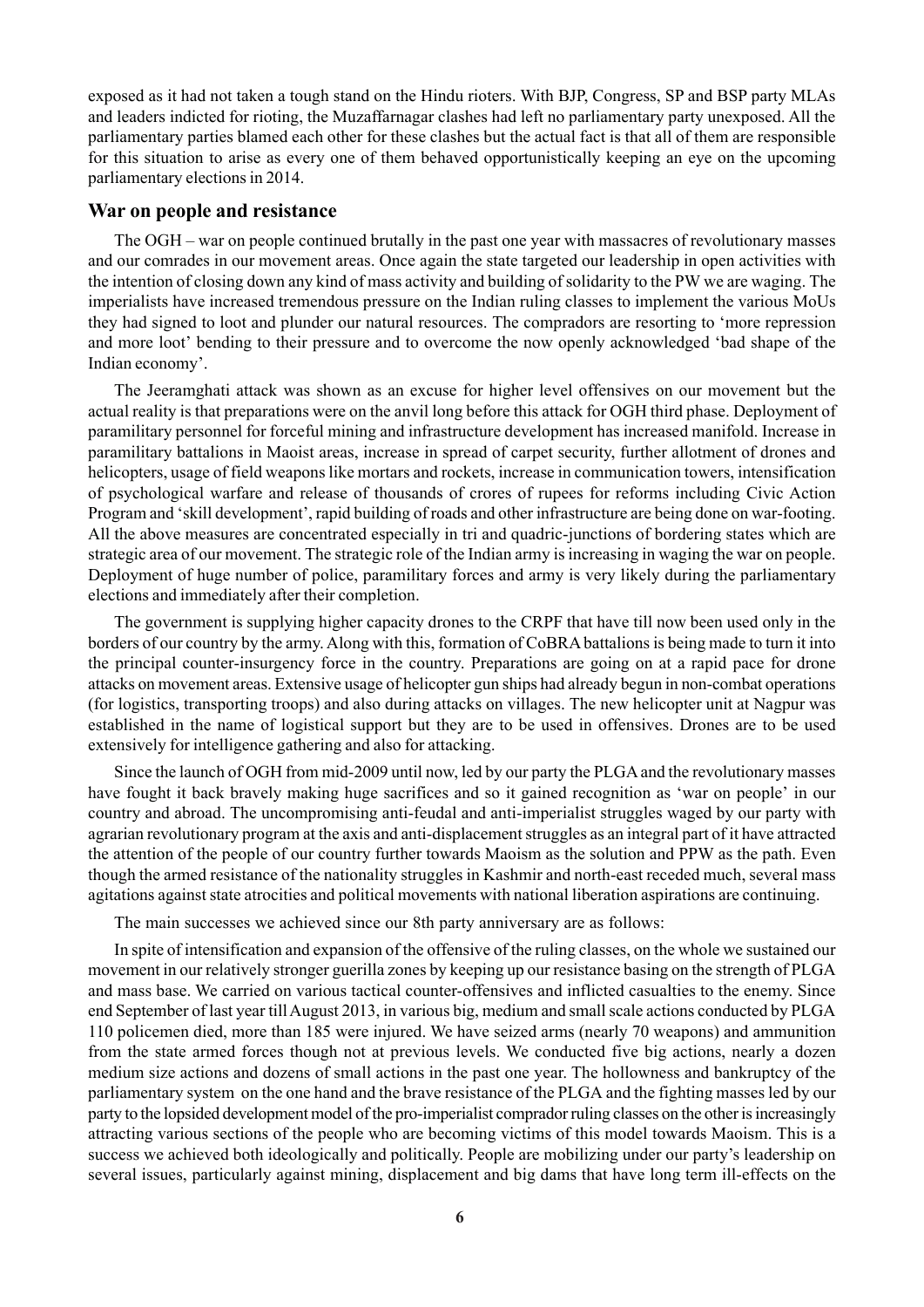future generations and ecology. Our efforts to expand to some new areas and internally within the existing zones and to keep the various guerilla zones connected are on. Various kinds of mass struggles though at a local level were led by our party at area, division/zonal and state levels.

Our comrades are putting determined and tireless efforts facing some of the toughest conditions that our movement had ever faced in new areas of extension in the strategic tri-junction area between Tamilnadu, Karnataka and Kerala. The state has unleashed severe repressive measures in Malnad and in the tri-junction to nip our movement extension in the bud. Our party fought back and exposed ideologically and politically the right opportunist trends represented by Savyasachi Panda in Odisha and Sriramulu Srinivasulu in AOB. We educated our party about the reasons for such trends to arise and the need to fight them back. They had not been able to influence any considerable section of our cadres. Only a few cadres had left with Panda and our political efforts to make them understand the right opportunist danger are on. Division and state level plenums in AOB, divisional plenums and plenums of some higher level military formations were held that helped their political and organizational consolidation. Some more efforts for political and organizational consolidation were put and revolutionary propaganda continued in all our movement areas to some extent.

As part of our proletarian international tasks we took up a solidarity campaign for the Philippines new democratic revolution and propagated their glorious people's war through several programs for one week from April 22 to 28, 2013. With the Hamburg conference held in November 2012 and the various international campaigns taken up in support of our PW and against the OGH in several countries (both imperialist and backward countries) international efforts to build solidarity to our movement have consolidated further. The selfless sacrifices of our beloved martyrs, our brave resistance and leading of people's struggles even amid unprecedented enemy offensive and achieving some successes played a crucial role in the further coming together of majority of the revolutionary and democratic forces world to build this kind of a broad solidarity and support for our NDR, in India and all over the world.

#### **Immediate Tasks**

Our CC had assessed in the beginning of 2013 that from the point of view of the subjective condition, the situation of our countrywide movement is critical. It stated that at present all the major contradictions inside the country and in the world are intensifying and the objective conditions are turning more favorable to the revolution but in terms of subjective condition the movement is facing critical situation. In this backdrop let us take up the following tasks on the 9th anniversary of our party. We must take up these tasks to prepare our party to overcome the present critical situation that the Indian revolutionary movement is facing and to successfully advance the movement.

#### **1. Give foremost prominence to Bolshevize the party**

Keeping in view the overall assessment of the objective and subjective conditions and needs of the movement, our CC has decided to take up a campaign for the Bolshevization of the party. The Bolshevization of our party means – 1. Understanding deeply and adhering firmly to MLM and the general political line of our party; creatively applying MLM to our concrete practice and firmly implementing our line; being unwavering regarding our ideological and political line, establishing its correctness and enriching it further by fighting against various bourgeois ideologies 2. Developing our party into a strong organization that is well equipped with the correct ideological, political, organizational and military line, that correctly practices democratic centralism, that strictly implements discipline, that has mass character, that steels itself in protracted people's war, that is firm in strategy and flexible in tactics. 3. Fighting against all kinds of right and left opportunist trends inside and outside the party 4. Honestly accepting our mistakes, shortcomings and weaknesses, correcting and avoiding those by learning from our practice 5. Following class line and mass line and realizing in practice the Marxist principle 'People are the makers of history' by closely integrating with them and leading them.

Marxism-Leninism-Maoism is our party's ideology. Our party is molding itself ideologically and educating the rank and file and the people with the same ideology, our general political line and path of the revolution to successfully complete the NDR as its immediate goal and achieving communism through socialism as its ultimate goal. It has built a people's army (in the present level of the movement it is PLGA), built united front in an embryonic form and is advancing the people's war to liberate the country with a strategic view. It is trying to give efficient leadership to the revolution by coordinating the work of people's army and united front. But in the course of advancement of the movement our party is suffering from various non-proletarian trends and facing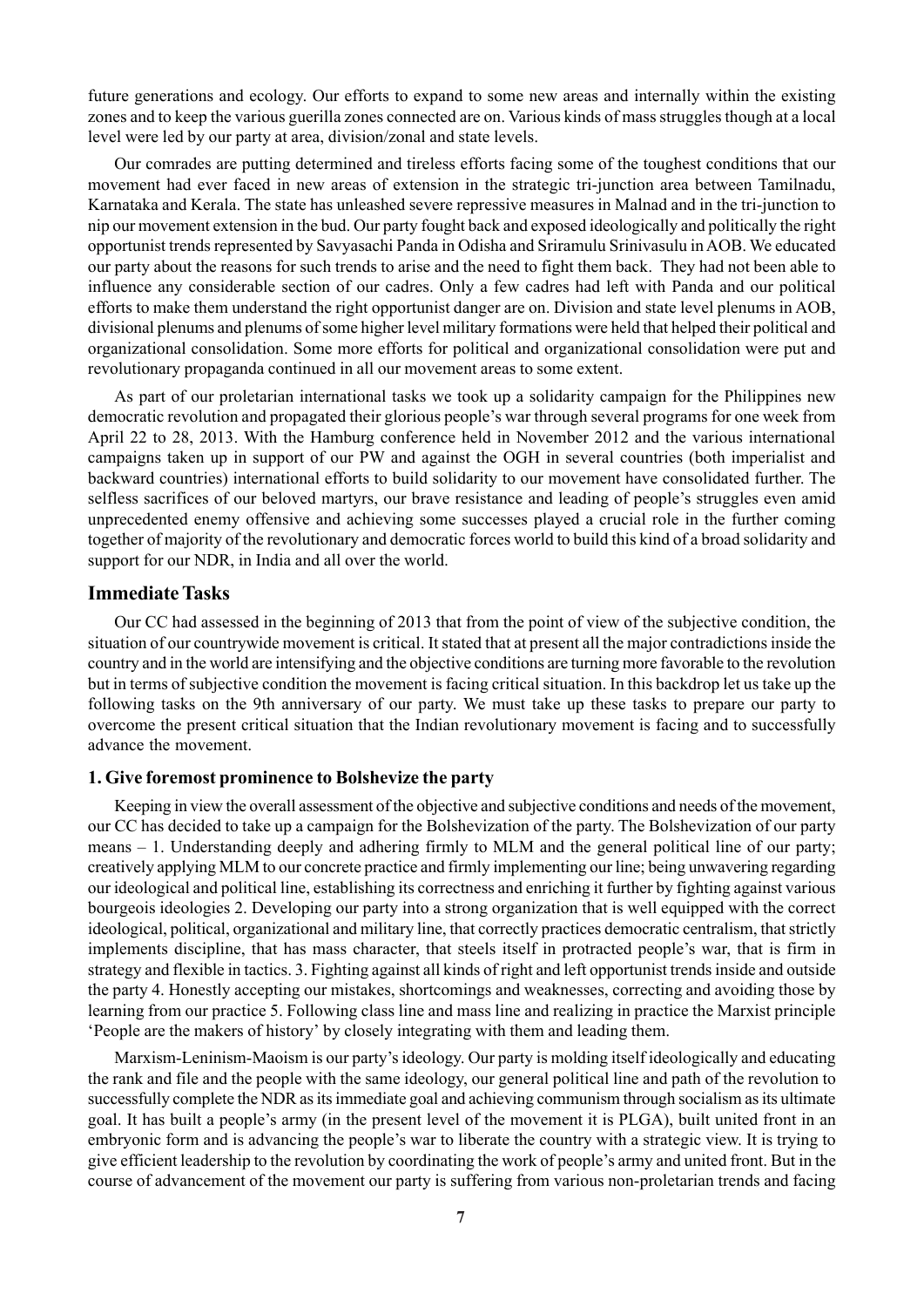problems in sufficiently preparing the party, people's army and the masses according to the changing objective and subjective conditions. These are hampering its advancement. So we are not able to - preserve our subjective forces and consolidate them further; protect our mass base and further expand and consolidate it; consolidate PLGA and further expand and intensify the guerrilla war; and fully utilize the increasingly favorable conditions developing in our country and the world for revolution.

So it is our foremost task to further equip our party with the scientific ideology of Marxism-Leninism-Maoism to raise our ideological and political level in order to get rid of the non-proletarian trends and overcome these weaknesses inside the party. This would help our party in correctly understanding and analyzing the objective conditions in our country and the world and the subjective condition of our movement by using the theory of dialectical historical materialism and applying it as a method. We should apply the theory of MLM to the concrete objective conditions of our country and to concrete revolutionary practice. Only in this light we would understand anything correctly, take correct decisions, implement them properly, integrate the party with the people, mobilize people and build class struggle, improve our leadership work methods and style of work, analyze and synthesize our practice scientifically, learn lessons from our own experiences while correcting the mistakes and errors that had occurred in practice, strengthen the party and further advance the movement.

The key to achieving this would be the Bolshevization of our party. The class composition of our party rank and file is predominantly from peasantry and petty-bourgeois social class background, the influence of bourgeois, petty-bourgeois and feudal outlook, notions, culture, work methods and style of work are negatively impacting our rank and file. So this Bolshevization should be a continuous process.

To successfully fulfill the multi-pronged tasks of the revolution we should rally and organize the people politically and militantly into the people's war on a wide scale. The foremost ideological task that we would have to fulfill to achieve this is to categorically convince the people that the root cause for all their problems lie in the social conditions prevalent under this semi-colonial and semi-feudal exploitative system, and the reactionary pro-imperialist, pro-CBB and pro-landlord policies implemented by the ruling classes; that they will not be liberated unless this system is smashed by uniting all democratic classes and social sections under the leadership of the proletarian vanguard party - the CPI (Maoist). Then the people would get mobilized into socio, economic and political movements. The party would have to build its ranks among the organized masses and expand the movement all over the country step by step and thus advance the people's war towards victory. For this -

Proletarian discipline ensures the ideological, political and organizational unity of the party that is the precondition to firmly implement our general political line, policies and decisions that come from above at every level. So we must see to it that disciplinary principles and standing orders are implemented to enhance the level of proletarian discipline in our party, PLGA and party fractions. The leadership should lead from the front in bringing significant change in their daily life in matters of discipline. To encourage implementation of discipline with revolutionary spirit we must give special attention to education about communist ideals, values and culture.

Concrete rectification campaigns where and when necessary, review of our practice and of decisions in every meeting and deep criticism – self-criticism should be taken up as the means to get rid of non-proletarian trends like subjectivism, spontaneity, liberalism, sectarianism, bureaucracy, patriarchy etc that are prevalent at various levels, at various degrees and in various forms in our party. To succeed in these campaigns we should pay special attention to ideological, political, military and organizational education/training and to review of concrete practice at every level including at individual level.

Comrades should strive to bring a revolutionary transformation in their style of functioning and life style. This means that we should work or fulfill every revolutionary task with Bolshevik spirit and efficiency amidst the countless odds that we face in practice. Achieving this kind of work style should become the aim of every comrade.

Right opportunist and post-modernist trends are cropping up in our party in some places. The danger of such trends arising would be present particularly at this juncture when the offensive of the ruling classes on our movement is increasing and our movement is facing a critical situation. The entire party from the highest to the lowest levels must be extremely alert towards these trends and fight them back. Simultaneously, where sectarian and bureaucratic trends are prevalent in our mass work, in party relations with masses and in internal relations in our party our mass base is weakening and party unity is getting damaged at various degrees. We must also struggle against sectarian and bureaucratic trends and rectify them. The experiences of our party in internal struggles/two-line struggles and rectification campaigns should be studied by all for this purpose.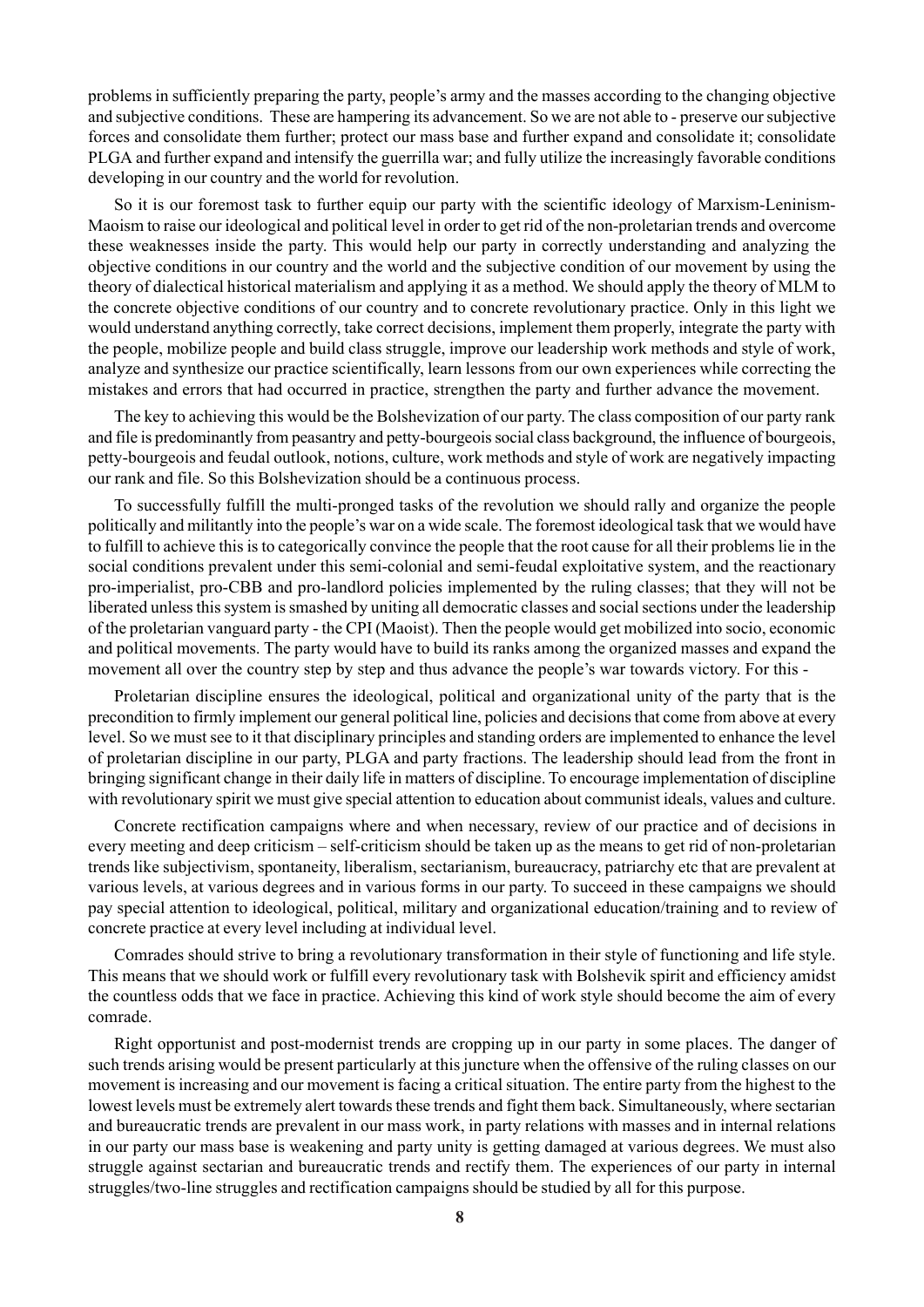The leadership should plan to stay with the lower level cadres in the field to guide them in understanding and solving the concrete problems faced in the course of our movement. This means understanding the changing concrete social, economic, political and cultural conditions, the changing concrete conditions of the movement, changes in the enemy strategy and tactics in the multi-pronged offensive as part of implementing the counterrevolutionary LIC policy of the imperialists and all reactionaries world over, etc. The leadership should pay special attention to concretely applying the Bolshevization process during this field training period.

We should avoid unnecessary losses of leadership and subjective forces at all levels. Preserving our subjective forces, particularly the leadership, is one of the foremost tasks before us. We must review our past mistakes and the weaknesses prevailing at present which has led to such a large number of severe losses of our forces from top to bottom. One major reason for the present condition of the movement is the failure in preserving our subjective forces, particularly the leadership. It is not only very difficult to successfully Bolshevize our party or fulfill any other task without preserving the present forces. We should put all efforts to develop secondary leadership at all levels in a planned manner. Simultaneously we should expand the party with new members.

In our country the casteist, religious and imperialist cultures are damaging the fighting spirit of the people. They are not only negatively impacting the people but are also penetrating into our subjective forces in various degrees and numbing their revolutionary consciousness. One of the reasons for the decadence of new democratic and communist values in the party and the PLGA is this. We should develop new democratic culture and values and socialist culture and values particularly inside the party, the PLGA and in all revolutionary mass organizations and RPCs and in general in people to counter this danger. The revolutionary cultural sphere should be strengthened to fight back the degenerate feudal and imperialist cultures. Our cultural organizations should take up appropriate forms and play a crucial role in developing revolutionary culture. Study, political classes and lectures relating to cultural matters should be taken up vigorously as a part of Bolshevizing our party. Committees should pay attention to distributing the available revolutionary literature among the cadres. These cultural and literary efforts should become an integral part of the ideological, political and cultural work that every committee takes up.

The leadership comrades should deliver short and inspiring speeches to motivate whenever our troops meet or disperse and during various training camps and meetings. They should ensure that our ranks in all spheres are always filled with revolutionary enthusiasm and spirit.

 We should Bolshevize the party increase the confidence on the leadership from the ranks and the people and on the entire party from the people. This should boost up confidence in the entire party and the people to boldly face the current critical situation of the movement, to rectify non-proletarian trends, to resolve problems and to overcome any number of odds to march towards victory.

When the entire party gets Bolshevized it would also develop confidence among the people that by correcting the mistakes that had occurred in our understanding and in practice and by learning from our own invaluable experience gained by spilling a lot of blood - our party and the PLGA would expand and strengthen and provide capable leadership; our movement would expand countrywide; we would be able to establish base areas and lead our revolution to victory.

#### **2. Let us strengthen and expand our mass base by adhering firmly to class line and mass line**

Weakening of the mass base is one of the main reasons for the critical situation that our countrywide revolutionary movement is presently facing. The movement is continuing at different levels in different parts of the country and consequently there is difference in the extent of the mass base.

The enemy offensive is intensifying on RPCs and various mass organizations all over the country. It has been more than three decades since several organizations have been banned by the central and state governments. Tens of thousands of revolutionary and democratic mass organization leaders and members have been assassinated, tortured and put in jails. Booked under false cases many of them are facing harsh punishments. Massacres, gang rapes, loot and destruction by armed forces have become the order of the day.

The aim of the ruling classes behind such severe repressive measures is to isolate us from the people and dent our mass base. So our tactics should be aimed at uniting the vast masses against the enemy, isolating the main enemy and using the contradictions between the enemies. These tactics should help us in mobilizing the people politically on a wider scale and consolidating them. We should strive to preserve our leadership forces in the central, state and local MOs and RPCs.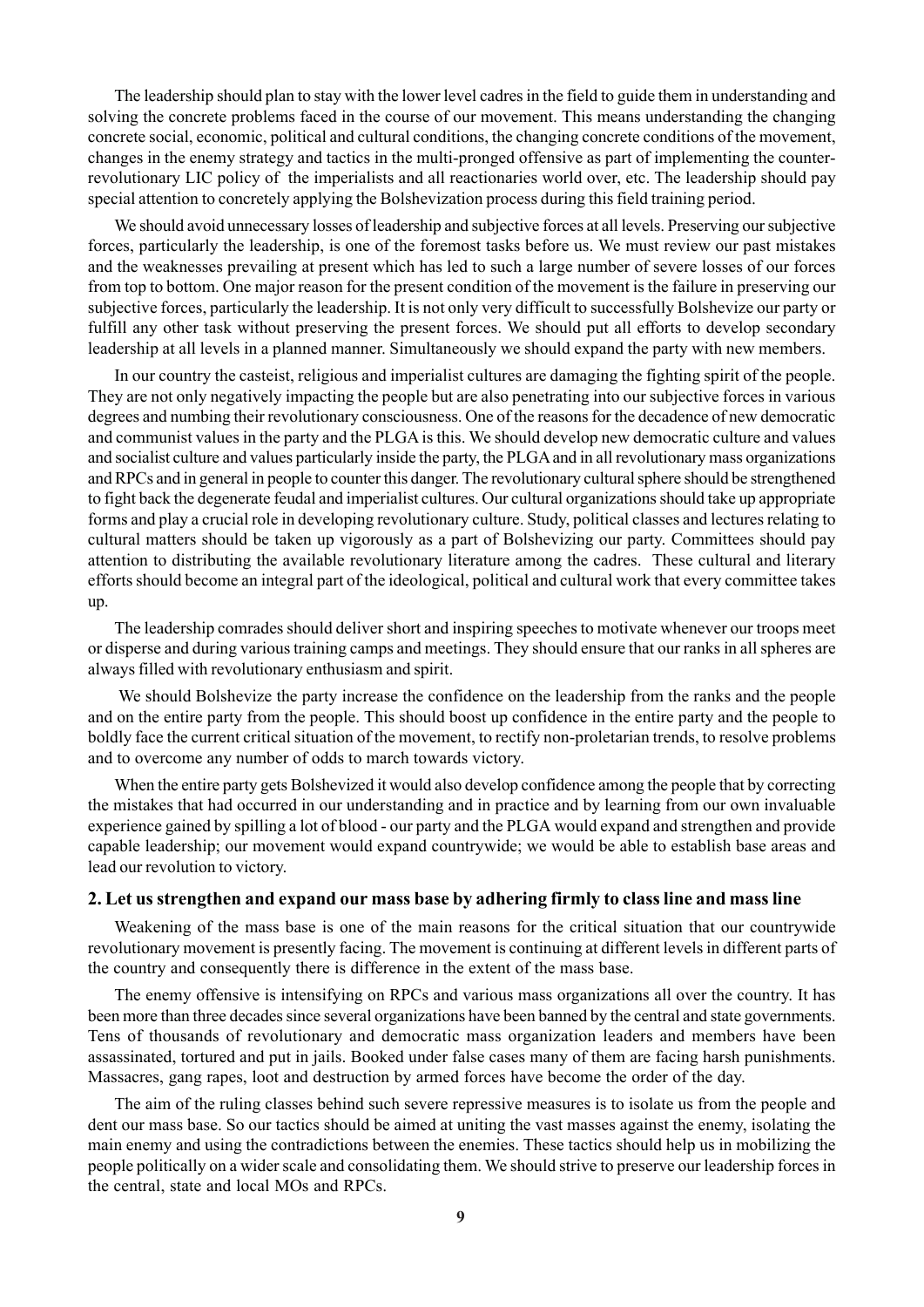Following our general political line we should give priority to politically mobilize the working class, landless and poor peasants. We should put all efforts to rally the middle peasants and urban petty bourgeoisie. The worldwide financial crisis is negatively impacting the rich peasantry and the national bourgeoisie who are a part of the four-class alliance. So the time is more favorable to bring to the fore their demands too. According to their attitude towards the people and PW, we must take up tactics that would win over a section of these classes, make a section at least neutral and isolate the other. We should pay particular attention to forming appropriate united front forums on various issues that would bring together revolutionary and democratic organizations, forces and individuals. When the ruling classes are resorting to all kinds of conspiracies and fascist offensives to isolate us from the people, friendly organizations and forces, our practice should be centered on integrating with them further.

In all our strategic areas we should widen our mass base and build, consolidate and expand the RPCs with the aim of establishing base areas. We should overcome our shortcomings in uniting the vast masses against the decadent ruling system, in forming appropriate united front forums, establishing party leadership in them and in expanding them. The various kinds of mistakes we are making in integrating with the people and in implementing mass line and class line should be corrected. We should get rid of sectarian and bureaucratic attitudes while working among the people. These trends are not only isolating us from them but also hampering their initiative. We should strictly avoid any wrong political and military actions that would harm the interests of the people. We should carry on criticism and self-criticism sessions and education and rectification campaigns not only inside the party but also in MOs to correct sectarian, bureaucratic and other wrong trends.

The mainstay of our propaganda at this juncture should be against the unjust nature of the OGH and the just nature of our PW. This should be based on the premise that this enemy offensive is against democracy, progress, peace and the interests of all the oppressed classes and social sections and that the OGH is being waged to serve the interests of the imperialists, CBB and the landlords.

The main direction of our agitations should be towards mobilizing people on land and displacement issues. We must put efforts to carry on our propaganda and agitations around the countless issues that are thrown up due to the intensifying worldwide financial crisis. Where people are agitating on these issues we should try to support, intervene and lead them.

 We should take up agitations and propaganda on various political, social, cultural and ecological issues. Maoist political prisoners alone number more than ten thousand while the number of political prisoners from north-east, Kashmir and other democratic movements would be several thousands more. More than ninety percent of these prisoners are common people. They are languishing in various prisons of our country and facing severe inhuman conditions and lack of any kind of rights. So we have to give utmost priority to build movements for their unconditional release and solidarity movements for their struggles inside prisons. Simultaneously, all efforts should be put to provide legal aid for their early release. Agitations for civil liberties, against state repression on mass movements and against draconian laws should be taken up on a wide scale. We should put extra efforts to strengthen the civil liberties movement. Wide propaganda about genuine democracy and NDR that alone can ensure civil liberties should be carried on hand in hand.

We should continuously expose the fake reform programs that are aimed to isolate us from the people. We should mobilize the people in class struggles, take up revolutionary land reforms, consistently carry on political work among the masses and consolidate them. Without this process it would be difficult for the people to realize the sham nature of these reforms. Ideologically and politically we must counter-point the fake development model of the ruling classes and the people oriented genuine development model that we are advocating. We should convince them that repression and fake reforms are the two aspects of the same carrot and stick policy. Practically we should deal with the people in a democratic manner and convince them that we are the firm supporters and fighters for their welfare and liberation and are not against their welfare. Simultaneously as an integral part of class struggle we should deal without any lenience with the class enemies and those elements that act as ruling class agents and consciously try to divert the people towards these fake reforms.

Regarding government reforms our tactics may vary depending on the consciousness of the people and strength of our movement in a particular area but our policy and direction would not change. Our countertactics should be aimed at uniting the people, preventing a social base from being formed for the ruling class parties and raising the revolutionary consciousness of the people and mobilizing them into the PW that alone can achieve genuine reforms.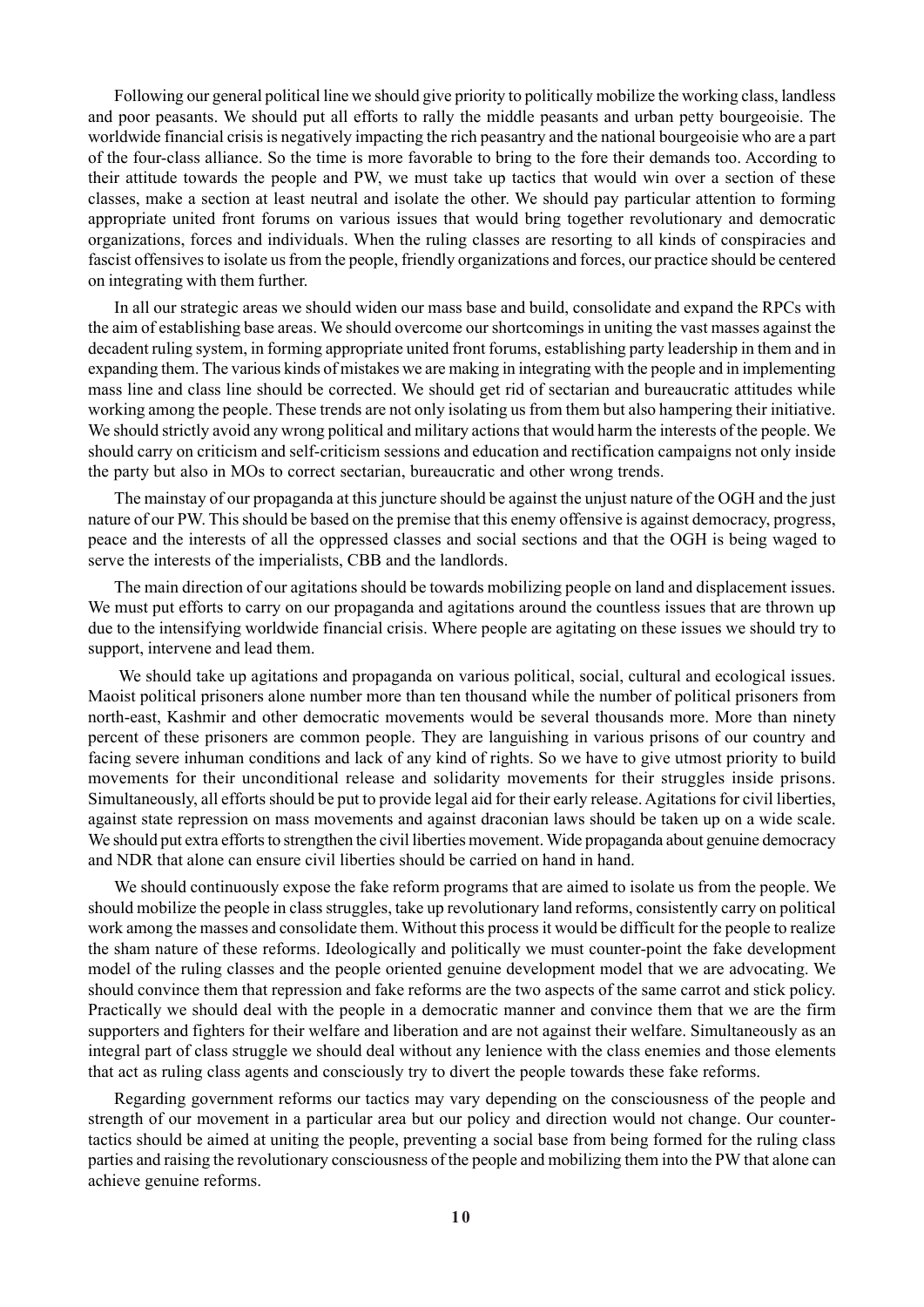We should fight back strongly the psychological operations of the enemy that are aimed at spreading ideological and political confusions among the people and weaning them away from our movement. Revolutionary propaganda to counter the enemy false propaganda should be wide, creative and in various forms.

We should utilize every opportunity to expose the sham of the parliamentary system. We should never suggest the election path as a solution at any level or under any pretext. We should firmly oppose any attempts at lobbying instead of mobilizing people and depending on their strength for resolution of any kind of problem.

As part of mass work we should activate all the mass organizations at all levels and guide them to function regularly. Mass work and armed resistance should go hand in hand. All the political, organizational and military tasks should be fulfilled in coordination with the sole aim of defeating the OGH and advancing the movement.

In areas of carpet security we must give utmost priority to adopting suitable forms of party and guerilla formations and suitable forms of struggle. We should give special attention to the selection of cadre and their politico-military training. We should correct the shortcomings occurring in our methods of functioning in these carpet security areas by implementing strict secret methods of functioning. Even while giving priority to secret mass organizations we should build various broad based united front forums according to the concrete conditions of that area and movement to mobilize the vast masses.

In all the movement areas we must intensify anti-imperialist, anti-feudal struggles based on the agrarian revolutionary program. Though we are taking up struggles there are severe shortcomings since a long time in continuing them consistently. Other important shortcomings are - not consolidating the forces that emerge from these struggles, not establishing our leadership in UF forums and not developing proper methods for legal-illegal coordination. These shortcomings should be rectified. In this class struggle we should not confine ourselves to secret and illegal activities. We should carry on broad-based UF activities that would rally the various oppressed classes and social sections. In UF activities there is lot of significance to establishing our leadership, preserving our independence and advancing by basing on our own strength. We should utilize both open and secret forms of organization and struggle. In UF forums we should always adhere to democratic methods and avoid any kind of sectarianism and bureaucracy. We should expose and fight with such tendencies that may arise from other organizations and forces in these forums. We should pay attention to mobilizing the support and solidarity of vast masses particularly that of intellectuals and democratic elements as it is very crucial for the fighting people and organizations.

We should strive to turn struggles into political struggles against the state. The advanced elements that come to the fore in mass movements should be consolidated and developed as its leadership to expand and strengthen our mass base. Selected capable elements should be prepared and sent to work in rural areas and in the people's army. The leadership of revolutionary mass organizations and our party fractions in MOs should work with this understanding.

#### **3. Advance the armed agrarian revolutionary war by consolidating the PLGA and fighting back the enemy offensive**

As a part of Bolshevizing the entire party, the Bolshevization of the party inside PLGA should be done with the aim of enhancing its ideological, political, organizational and military levels. Thus we would be able to improve the understanding and fighting ability of the PLGA. We should help the PLGA forces to increase their fighting ability and the commissions and commands to improve their commanding ability by helping them to constantly study the changes occurring in counter-insurgency and counter-guerilla warfare, in identifying the weaknesses of the enemy and in fighting back the enemy offensive basing on this.

The ideological and political levels of the party committees from top to bottom in the PLGA should be enhanced. They should be given special education on political and military tactics that are to be followed during ebbs and flows.

The fighting ability of the PLGA should be enhanced by implementing the consolidation program in the regional, state and lower level forces. The party committees inside the PLGA should rise to the level of independently running their units and fighting back the military tactics of the enemy forces on their own by studying the changing conditions in social, economic, political, cultural and military spheres and modifying the present tactics or formulating new ones.

We should carry on guerilla warfare in all areas where guerilla forces are present depending on our strength and needs of the movement.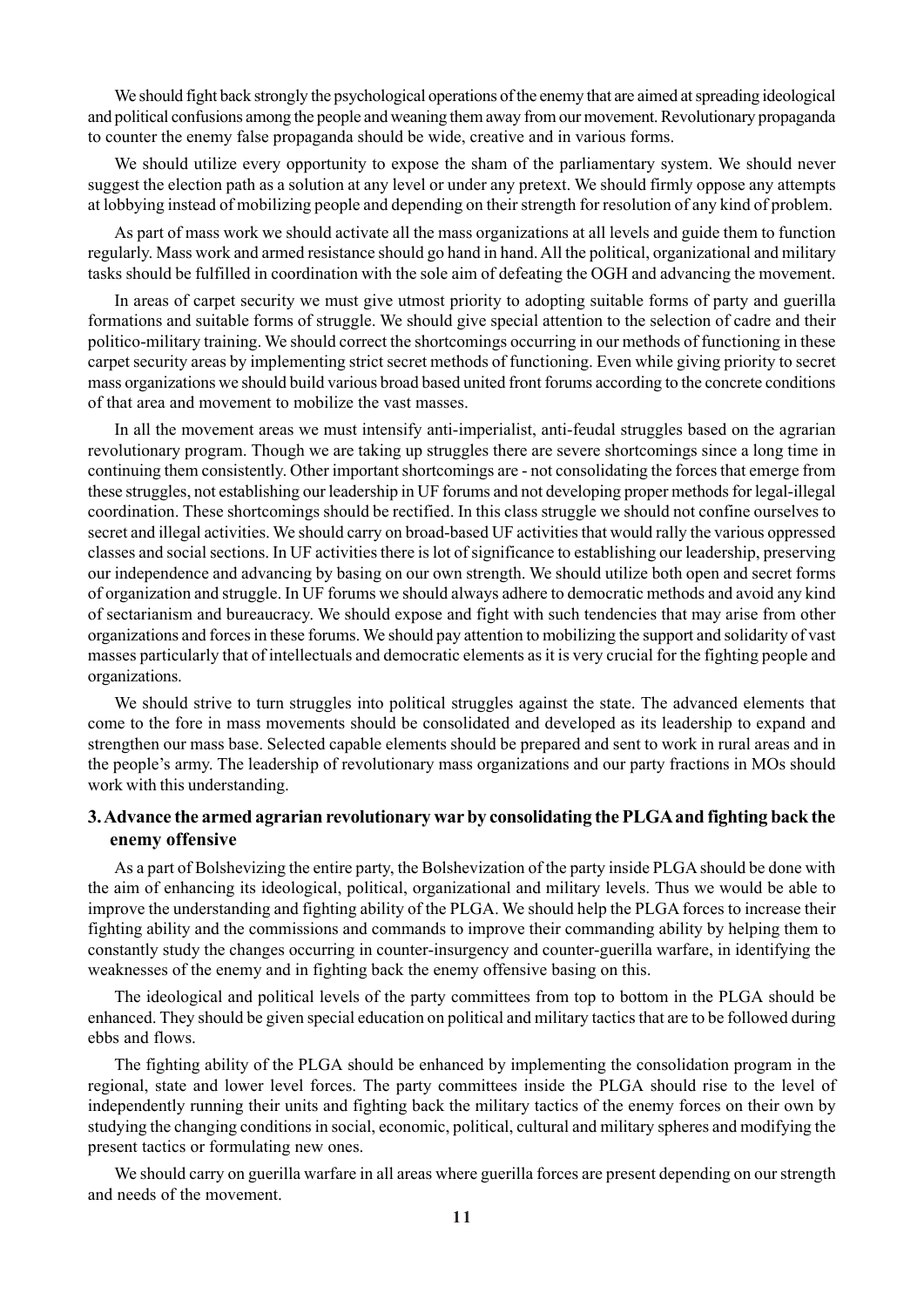We should strive to bring improvement in our TCOCs and counter-offensives. We should study deeply the weaknesses of the enemy. The leadership should lead the forces in TCOCs and resistance actions. The role of the people's militia and the people should be increased in military actions. We should prevent our losses during armed confrontations. Guerilla principles and discipline should be strictly adhered to in all PLGA activities.

We should train up the people's militia to increase its role in resisting the enemy. We should strive to increase the number of people's militia units. The people's militia should be armed with the weapons available. As the numbers in almost all combat units in PLGA have come down, we should try to fill the vacant places by gradually increasing recruitment.

Our guerilla warfare should be aimed at defeating the enemy offensive concentrated on our strategic areas. Guerilla warfare should be carried on by seizing arms and ammunition from the enemy and fully utilizing other sources. Mine warfare should be intensified and extended by involving the people's militia and the people in large numbers.

The enemy forces are conducting information-based attacks basing on their informer network. We should bring changes in our work methods to avoid losses in such attacks and also in the backdrop of carpet security.

We should not get trapped in the offensives and campaigns of the enemy conducted with brigade, battalion or somewhat lesser forces and try to move away from that area. From there we should identify the weak position of the enemy and try to inflict damages as far as possible. Every unit should put up resistance according to its strength and level. If any one of our units gets encircled/trapped in such campaigns, it should put up a united fight as a single unit and try to get out by breaching the enemy lines.

Campaigns should be taken up to expose the counseling and surrender policies of the enemy. We should consistently carry on the propaganda that surrender is not only harmful to the interests of the people and the party but is also treachery. We should meet the families of all party activists and PLGA fighters working in different spheres in the same state or in other states, enquire about their problems and extend the possible moral, economic and material support to them by involving the people. They should be educated about the deceptive nature of enemy counseling and surrender policy. We should conduct meetings in villages to expose the dangers posed by the surrendered counter-revolutionaries and the ill-effects of counseling programs of the enemy. In these meetings we should make them realize the importance of people's vigilance on such betrayers. The police/state informer networks should be checked.

Alertness, mobility, swiftness and secrecy are very crucial in guerilla warfare. Without alertness, mobility and swiftness it is not possible to maintain secrecy for any guerilla unit. Guerilla forces should always stay alert, be mobile, move swiftly and maintain secrecy. Secrecy is paramount both for defense and offense.

#### **4. Prepare for the 10th Anniversary celebrations of Party Formation**

It would be ten years since the formation of CPI (Maoist) by September 21, 2014. Our CC has decided to celebrate this occasion on a grand scale all over the country. On this occasion, we should publish special issues of party, military and other organs. A year long new enrolment campaign should be taken up to expand the party. Our preparations to fulfill these tasks should begin now.

We should fully utilize this occasion to place before the party, PLGA, mass organizations, RPCs and the masses the successes and the positive and negative experiences achieved by the new party in various spheres; the tasks before us to advance the movement and educate them.

#### **Comrades,**

Though our countrywide revolutionary movement is facing a critical situation, there are several differences in the social conditions in various states and in our subjective conditions therein. So our tasks in various states should be formulated keeping these conditions in view. Our tactics, methods of work and style of work should also be formulated accordingly. They should be creatively implemented. Keeping in view the changes occurring in the course of the movement and in the situation in the world and in our country, we must make the necessary and timely changes in them. We would be able to utilize the favorable objective conditions well by working with Bolshevik spirit and political initiative. These are very much necessary for the preservation of subjective forces, to fight back the enemy forces and to build guerilla bases with the aim of establishing base areas. Lack of Bolshevik spirit and political initiative would lead to deterioration of the movement and petty bourgeois impetuosity would lead to losses. So in all the states and areas our party committees should come to a correct assessment